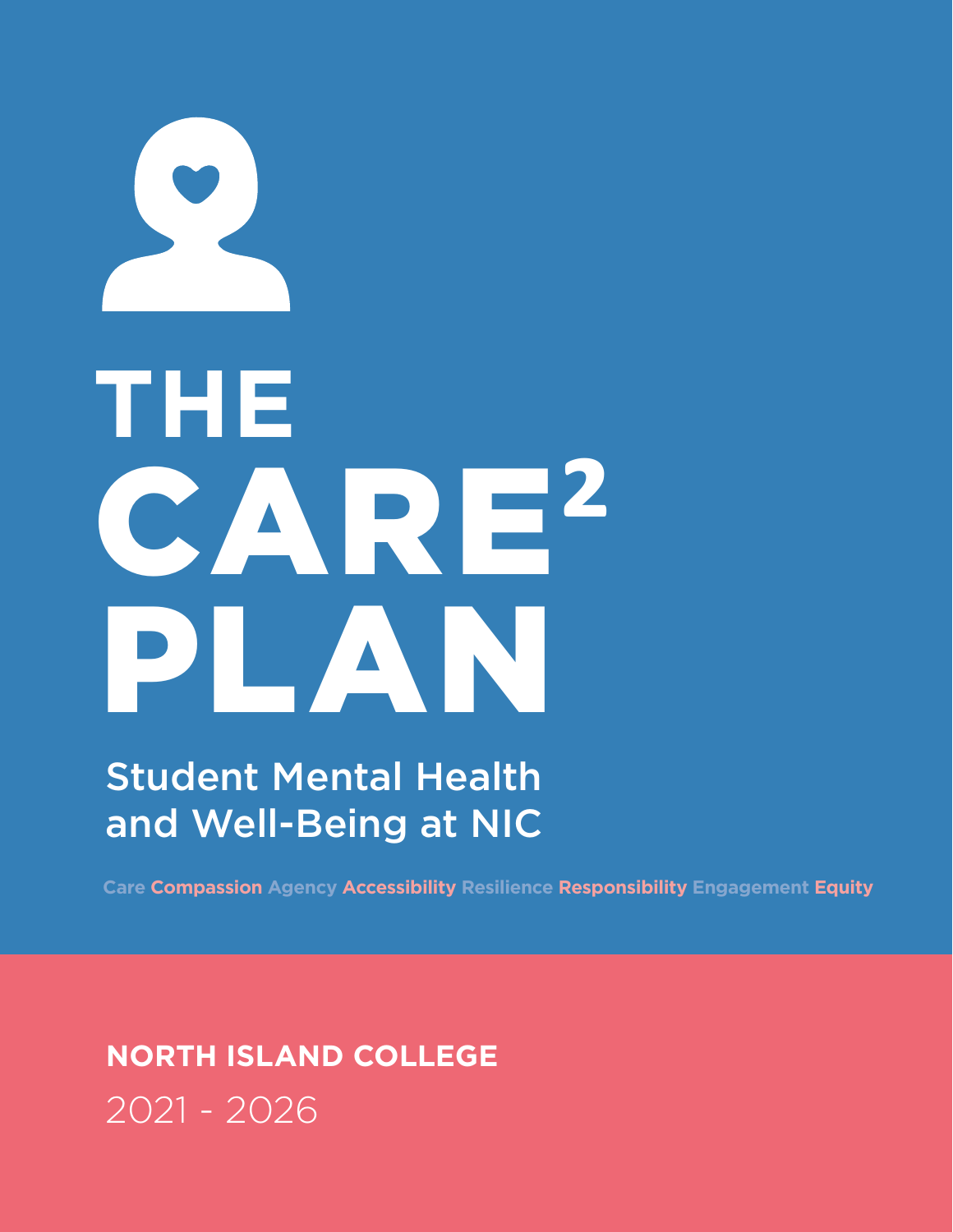# Contents

| <b>Territorial Acknowledgement</b>                      | 3  |
|---------------------------------------------------------|----|
| Acknowledgements and Thanks                             | 4  |
| President's Message                                     | 5  |
| Introduction                                            | 6  |
| Health, Wellness and Well-Being                         | 7  |
| A Strength-Based Approach                               | 7  |
| The Need for a Mental Health and Well-Being Action Plan | 8  |
| The Canadian Campus Wellness Survey 2020                | 9  |
| NIC Employee and Student Mental Health and Well-Being   | 10 |
| Framework                                               | 10 |
| <b>Guiding Principles</b>                               | 11 |
| Goals                                                   | 12 |
| Evaluation and Reporting of Outcomes                    | 17 |
| References                                              | 18 |

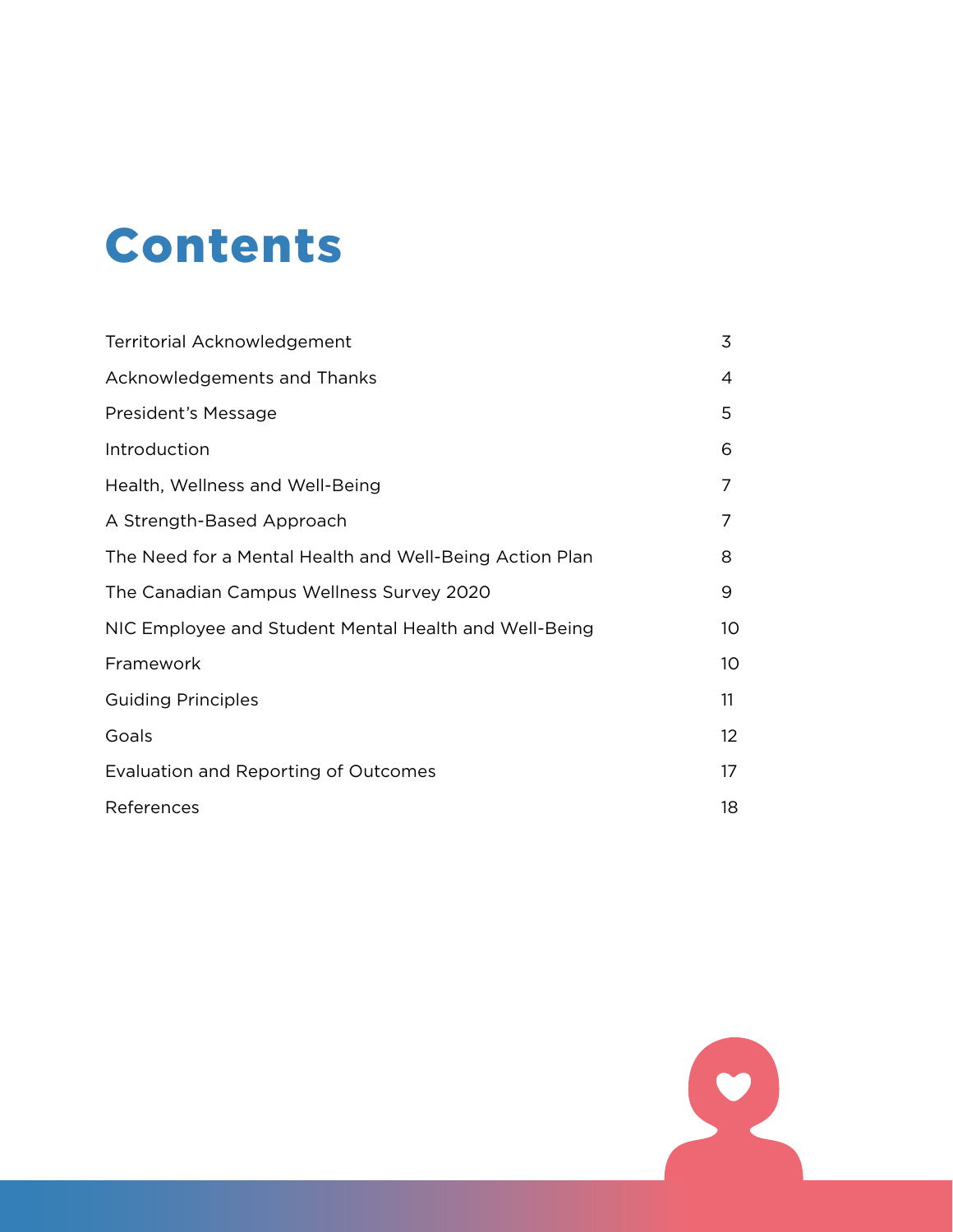## <span id="page-2-0"></span>**Territorial Acknowledgement**

North Island College is honoured to acknowledge the traditional territories of the combined 35 first nations of the Nuu-chah-nulth, Kwakwaka'wakw and Coast Salish peoples, on whose traditional and unceded territories the College's campuses are situated.

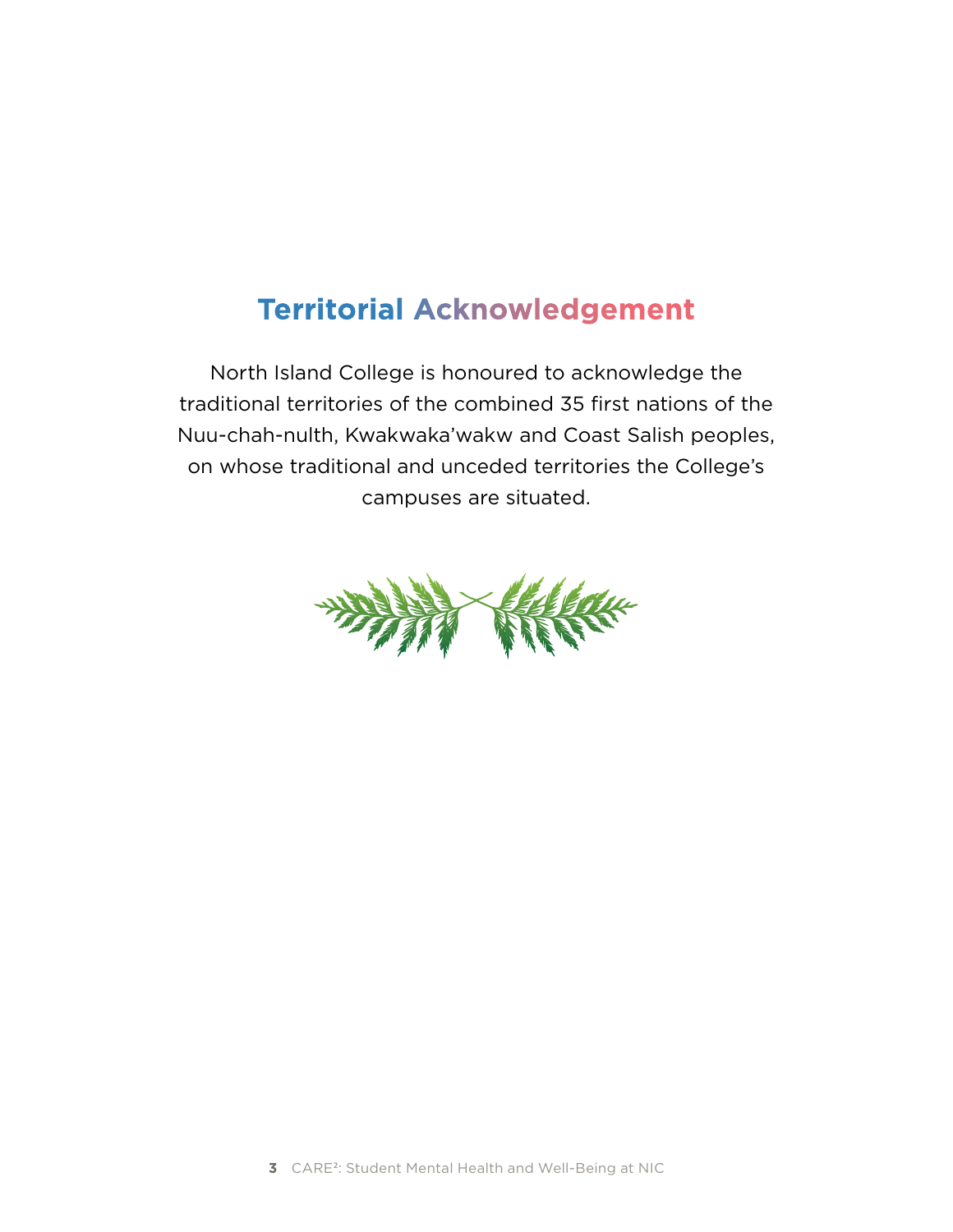# <span id="page-3-0"></span>Acknowledgements and Thanks

**Prepared by Felicity Blaiklock,** *NIC Director, Student Affairs*

#### **WITH SPECIAL THANKS TO:**

Lynette Gallant • Danean Gray • Kathleen Haggith • Julie Kitchener Dean Martin • Donna Merry • Holly Messana • Laurie Michaud Amy Rowes • Disha Salhan • Carissa Wilson

#### *With thanks to all the Mental Health and Well-being (MH&WB) Committee and Working Group members who contributed to the development to this document:*

Kate Awai • Niki Baird • Jane Burch • Ingrid Burkholder • Karen Calvert Deborah Camp • Heidi Deagle • Sarah Deagle • Alana DeFinney Jennifer Evans • Taryn Goodwin • Stacey Hartman • Cathy Heyland Shari Jakubiec • Judy Johnson • Brad Jones • Liesel Knaack • Kerri Lowey Mackenzie • Lynne MacFadgen • Karen Mason • Erin McConomy Kathy O'Donnell • Marie-France Paquet-Combe • Romana Pasca Stephen Paul • Elena Richmond • Chris Sattler • Suzanne Schiller Gerald Van de Ven • Dori Willis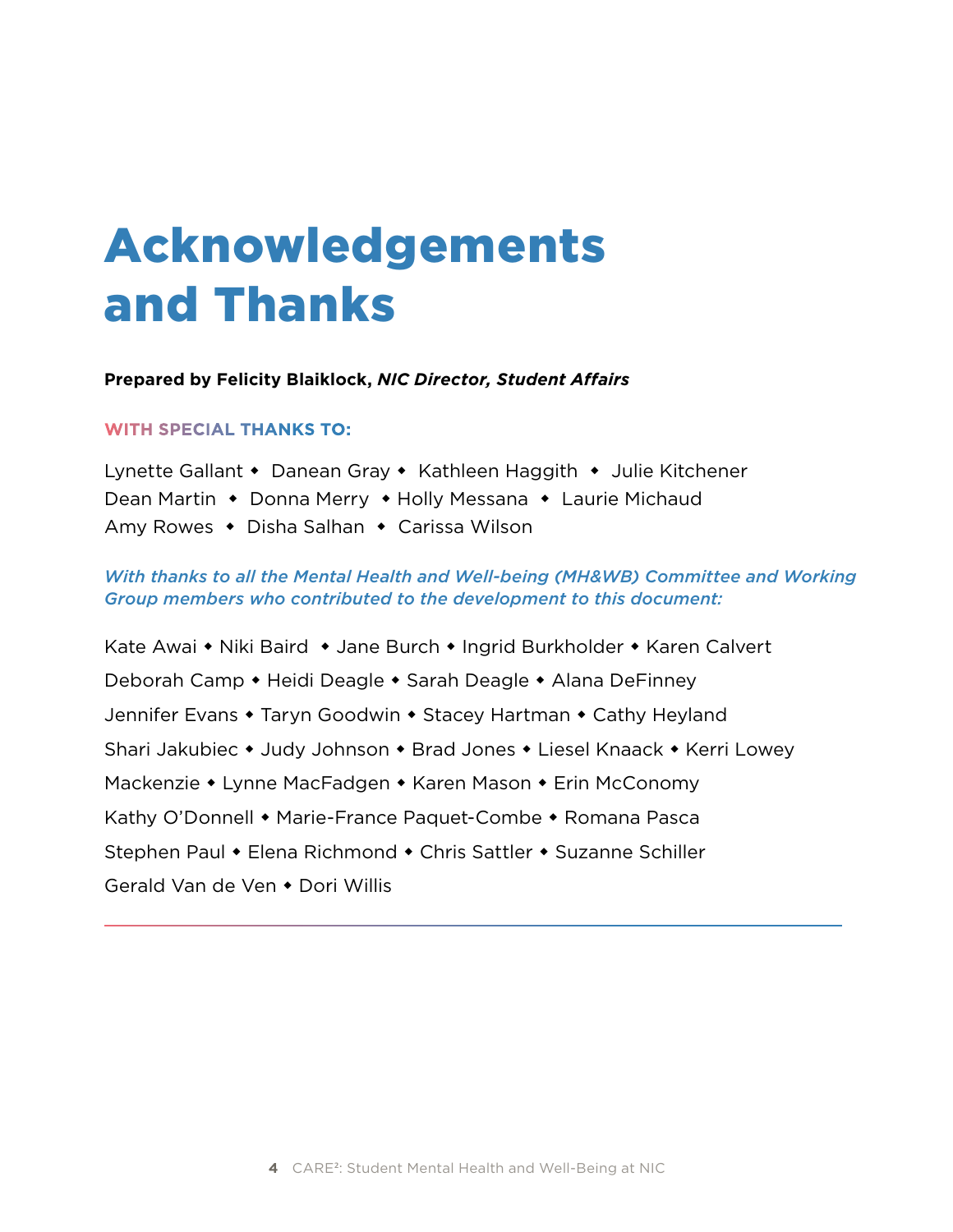## <span id="page-4-0"></span>**President's Message**

It is an honour to present CARE<sup>2</sup>, the first student Mental Health and Well-being Action Plan in NIC's history.

Student experiences are at the heart of this plan, which was informed by best practices in education. This plan is grounded in the work many NIC faculty and staff have done over many years, to create an institution-defining culture of care for NIC students.

Starting in January 2020, on the verge of the pandemic, NIC participated in the Canadian Campus Wellbeing Survey to better understand and support NIC students. I am proud to say the survey found almost three-quarters of NIC students felt a sense of belonging on campus. Sixty-seven percent of students said the College prioritized students' mental and emotional well-being and 83% of students agreed that NIC provided a supportive environment.

In the summer of 2020, NIC signed the Okanagan Charter: An International Charter for Health Promoting Universities, calling for a mental health and well-being framework to create proactive support strategies for students.

Since then, the COVID-19 pandemic had a well-documented and troubling increase in mental health concerns among post-secondary students and young people aged 15 to 24. Many students added their voices to this report, strengthening its commitments to ensure their current needs were considered.

The result is that CARE<sup>2</sup> Mental Health and Well-being Action Plan formalizes the College's deep-seated commitment to student well-being and aligns with *BUILD 2026*, NIC's strategic plan and its vision to deliver BC's best individualized education and training experience.

I am deeply grateful to Felicity Blaiklock, NIC Director of Student Affairs, the Mental Health and Well-being Committee, Working Group members, and to all the NIC students and employees whose thoughts and dedication were critical to its development.

In the future months, this plan will be actioned in alignment with the goals in *BUILD 2026* and *[Working Together](https://www.nic.bc.ca/pdf/nic-indigenization-plan.pdf)*, NIC's Indigenization plan.

I look forward to seeing this plan come to life as we work together to build healthy and thriving communities, one student at a time.

*Dr. Lisa Domae*

**NIC PRESIDENT & CEO**

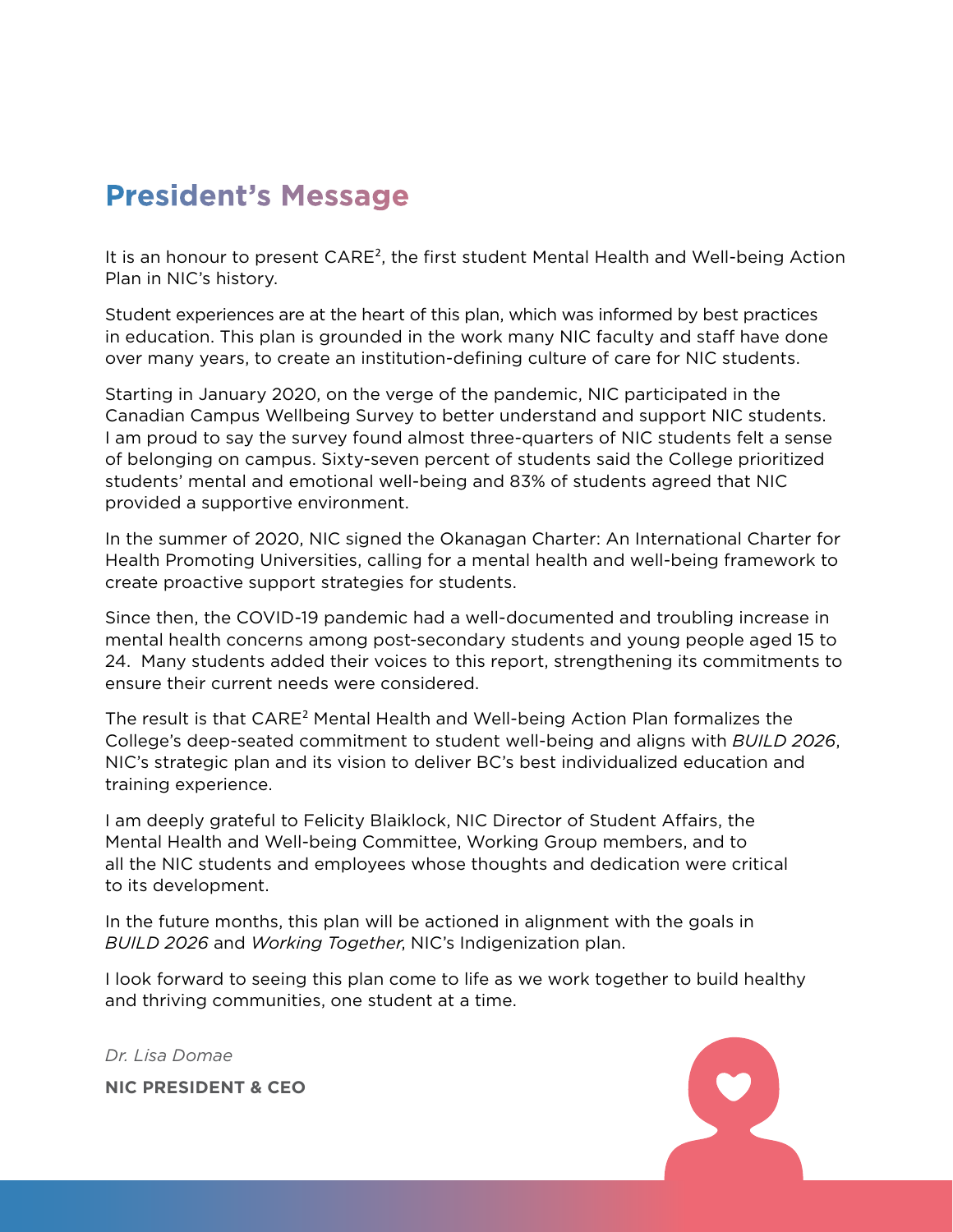<span id="page-5-0"></span>

| <b>Introduction</b> |  |  |
|---------------------|--|--|

North Island College (NIC) recognizes that mental health and well-being are core components of success for both individuals and communities, and that institutions of higher education are uniquely positioned to provide leadership in health promotion. Accordingly, health and well-being are priorities in NIC's *[BUILD 2026 Strategic Plan](https://www.nic.bc.ca/pdf/build-2026.pdf)* and *[Widening our Doorways](https://www.nic.bc.ca/pdf/widening-our-doorways-2026.pdf)* (the 10-point academic plan).

In May 2020, NIC formally adopted the Okanagan Charter: An International Charter for Health Promoting Universities and Colleges and its two Calls to Action to:

- **1.** "Embed health into all aspects of campus culture, across the administration, operations and academic mandates"
- **2.** "Lead health promotion action and collaboration locally and globally"

This document represents a snapshot of who and where we are at this moment and our aspirations for the next five years.

Informed by the National Standard of Canada for Mental Health and Well-being for Post-Secondary Students (July 2020), the NIC CARE² Plan: Student Mental Health and Well-being further cements our commitment to student mental health and well-being. It also proposes a comprehensive framework which highlights the many effective strategies and initiatives that are already in place at NIC while also identifying opportunities for enhancement. Our aim is to build on the solid foundation that exists at NIC, to make mental health and well-being institutional priorities, and to foster the resilience of our student community while supporting those in crisis.

*"Health promoting universities and colleges infuse health into everyday operations, business practices and academic mandates. By doing so, health promoting universities and colleges enhance the success of our institutions; create campus cultures of compassion, well-being, equity and social justice; improve the health of the people who live, learn, work, play and love on our campuses; and strengthen the ecological, social and economic sustainability of our communities and wider society."*

#### **THE OKANAGAN CHARTER**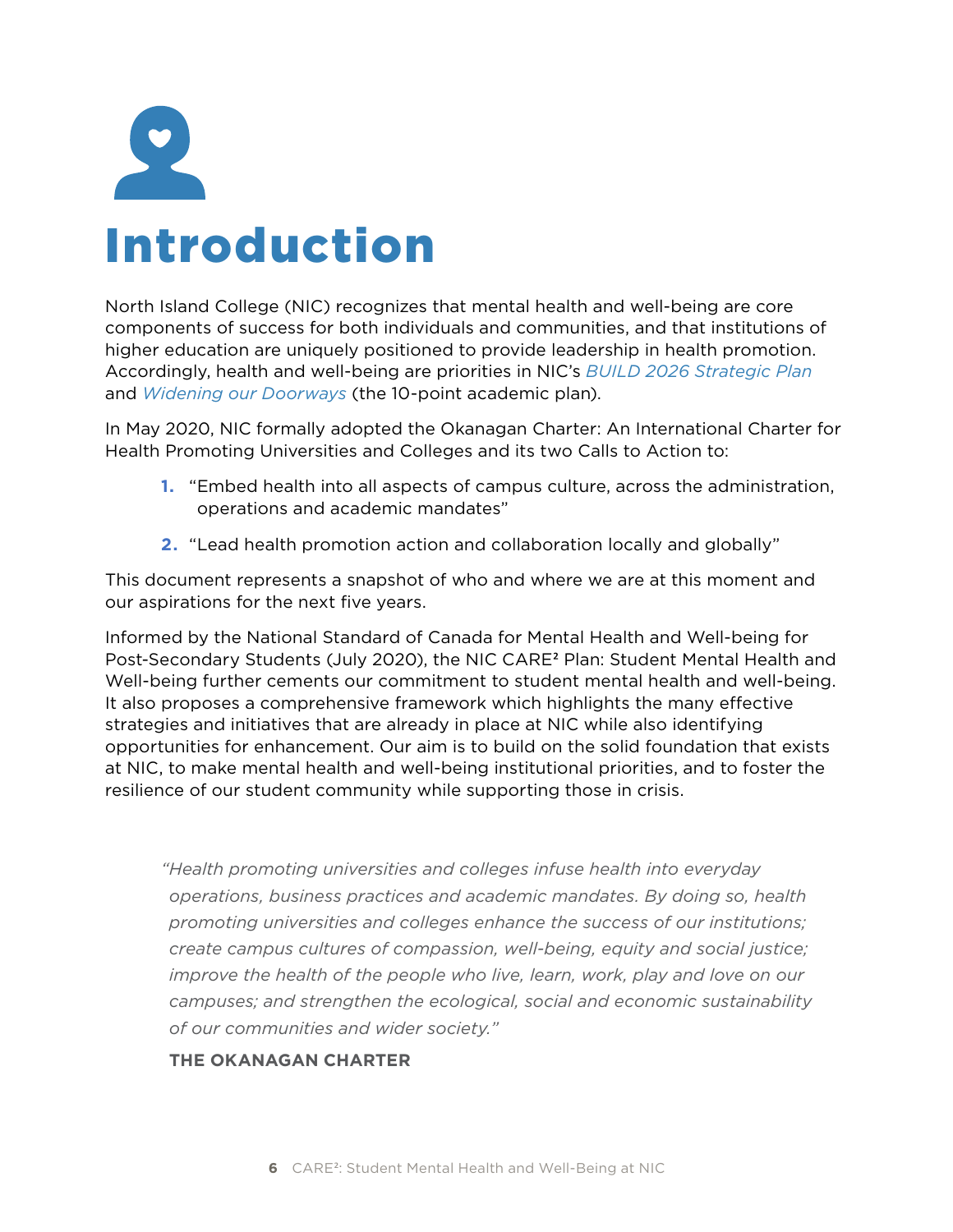## <span id="page-6-0"></span>**HEALTH, WELLNESS AND WELL-BEING**

The focus of this plan is *mental* health and well-being, but we recognize that mental health has a direct impact on physical health and vice versa. The World Health Organization (WHO) defines health as "a state of complete physical, mental and social well-being". In this plan, we acknowledge the intersectionality of 'mind' and 'body' and anticipate integrating many aspects of physical health into our recommendations.

The addition of the term *well-being* as opposed to *wellness* is also deliberate. Well-being is the term we have chosen to use in the CARE<sup>2</sup> Plan because, whereas wellness programs and initiatives tend to focus on disease prevention and management, the term well-being incorporates a broader perspective on mental and physical health which includes the range of factors that determine and constitute health.

The acronym CARE<sup>2</sup> is a further attempt to capture the many and varied factors that influence health and happiness:



## **A STRENGTH-BASED APPROACH**

When discussing mental health and well-being, there is a tendency to highlight the support and education required to remedy a problem within an individual. This deficitbased approach is not uncommon; when a person is unwell, we treat them. However, in recent times, we have seen a move towards a strength-based approach to health and well-being where the emphasis is on enhancing personal resilience and agency. This means that in addition to providing supports for students in distress or crisis, NIC recognizes the importance of resilience, capacity-building and self-advocacy as vital tools for developing and sustaining mental health and well-being.

*"The strengths [based] approach as a philosophy of practice draws one away from an emphasis on procedures, techniques and knowledge as the keys to change. It reminds us that every person, family, group and community holds the key to their own transformation and meaningful change process."* 

**HAMMOND, WAYNE AND ZIMMERMAN, 2012**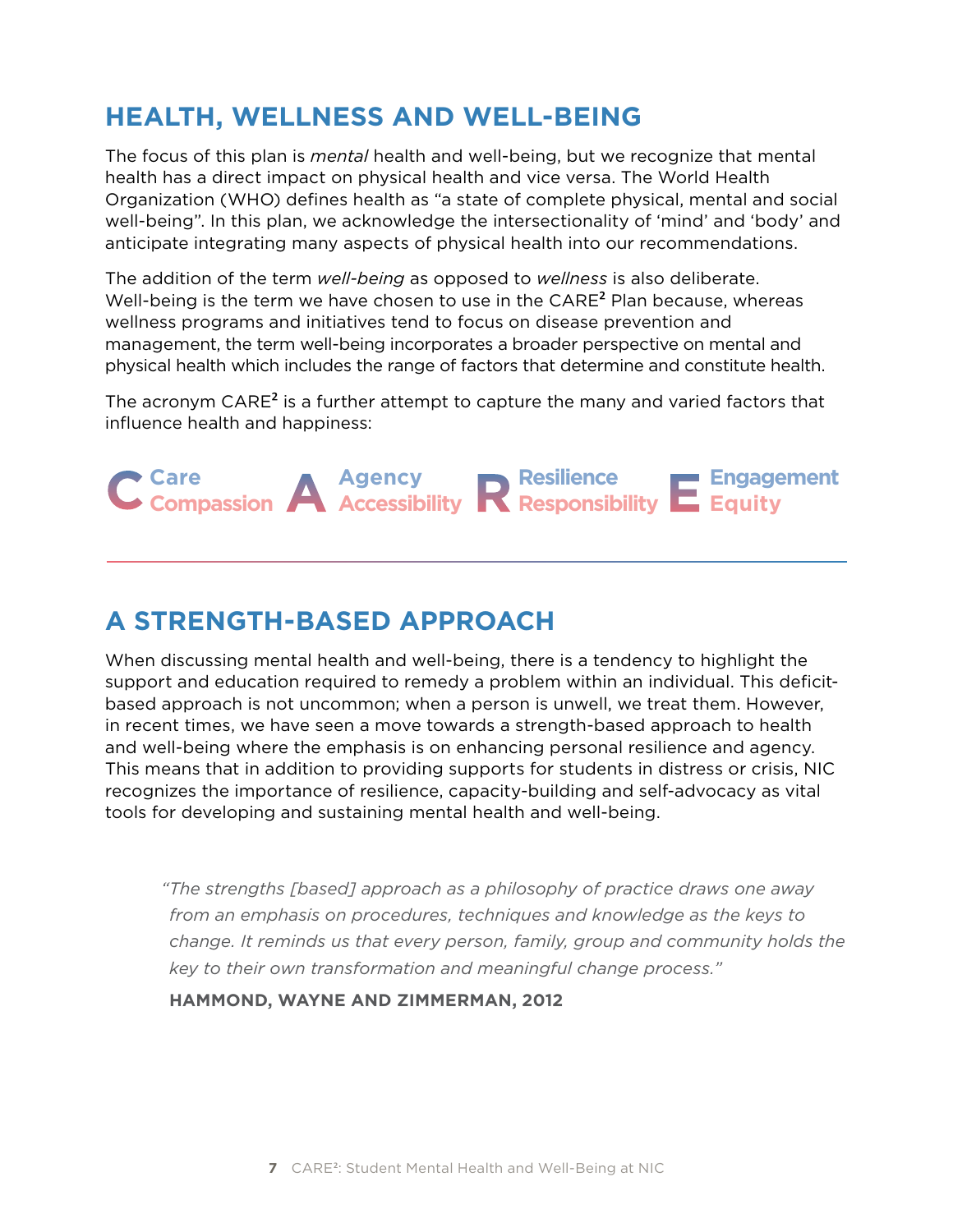## <span id="page-7-0"></span>**THE NEED FOR A MENTAL HEALTH AND WELL-BEING ACTION PLAN**

The development of the CARE<sup>2</sup> Plan was based on the understanding that mental health and well-being are crucial to academic success as well as personal satisfaction. The importance of formulating a college-wide plan was further informed and driven by the following considerations:

- **1.** The COVID-19 pandemic: evidence shows that the COVID-19 pandemic has caused an increase in mental health concerns and risk of suicide, particularly among the more vulnerable sections of the population including those already struggling with mental illness, Indigenous peoples, those with disabilities and those identifying as LGBTQ2+.
- **2.** An increasing number of students entering post-secondary with pre-existing mental health issues.
- **3.** The recognition that young people between the ages of 15-24 are particularly susceptible to developing mental health issues and early intervention can significantly lessen longer term struggles.
- **4.** The transition to post-secondary can be a time of significant changes and reduced supports as young people become more independent from existing networks and support systems (Mental Health Commission of Canada, 2017).
- **5.** The toxic drug crisis: the relationship between mental health issues and opioid use is well documented. Those with mood and anxiety disorders are twice as likely to use opioids than people without (Feingold et al 2018).
- **6.** The diversity in the college demographic and the need to look at mental and physical health and well-being from different perspectives and lived experiences.

 *Health and wellness begin with knowing students as individuals, treating each student fairly and equitably, and celebrating and learning from their diversity.*  We will embed student well-being into programming to improve accessibility and *build connections between students as they balance their responsibilities.*

#### *[BUILD 2026](https://www.nic.bc.ca/pdf/build-2026.pdf)*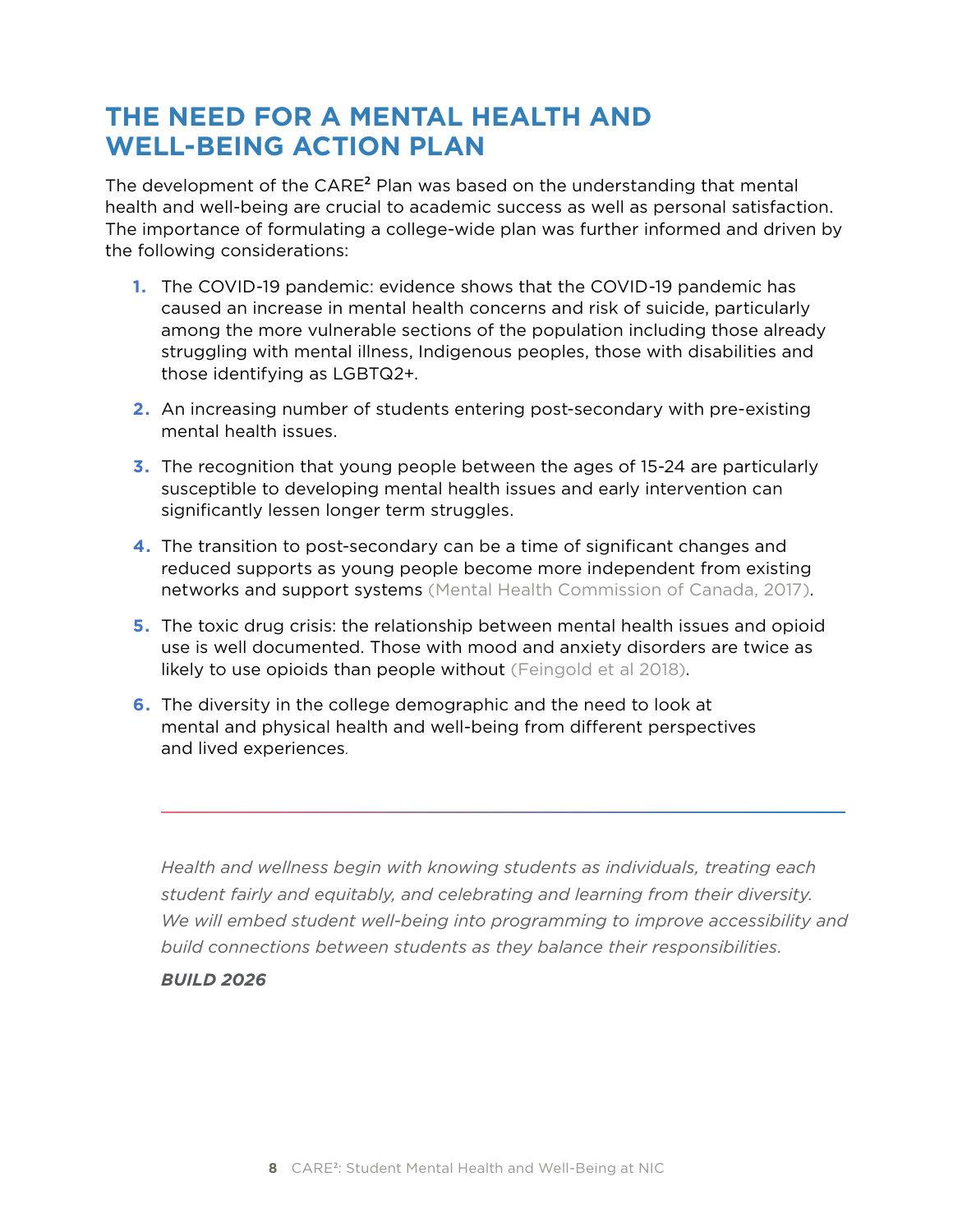## <span id="page-8-0"></span>**THE CANADIAN CAMPUS WELLNESS SURVEY 2020**

In January 2020, UBC, in collaboration with other stakeholders, launched the Canadian Campus Wellbeing Survey (CCWS) to collect data to inform policies and practices that support student health and well-being. Students from NIC and 17 other BC postsecondary institutions (PSIs) were asked to participate. The survey covered a range of health and well-being topics grouped into nine core themes:

- **1. Campus climate/student experience**
- **2. Academic achievement/experience**
- **3. Mental health assets**
- **4. Mental health deficits**
- **5. Health service utilization/help seeking**
- **6. Physical health/health behaviours**
- **7. Sexual health**
- **8. Substance use**
- **9. Food security**



A total of **708 NIC students** responded including 552 domestic students (58 of whom were Indigenous) and 156 international students.

In comparison to other BC PSIs, the survey indicates that NIC (pre-pandemic) showed some positive signs in terms of student well-being: 72% of NIC students reported a sense of belonging compared to 60% at other institutions. When asked if they felt the institution prioritized students' mental and emotional well-being, 67% of NIC's students agreed compared to 48% at other institutions

In terms of the learning environment, 83% of NIC students who responded agreed that NIC provides a supportive environment compared to 70% at other institutions. This trend continues with slightly higher percentages and favourable comparisons in almost all the core themes.

The areas where NIC could improve include food security, with 32% of respondents admitting to skipping meals due to financial issues (43% of our Indigenous respondents) as compared to 28% at other institutions. Substance use was also a little higher at NIC. Further, it is worth noting that although the majority (91%) of NIC students did not answer yes to seriously contemplating suicide during the previous 12 months, 19 of the NIC student respondents admitted to having made a plan to seriously attempt suicide.

In terms of awareness of mental health outreach and support, NIC fared slightly better than other institutions with around 56% of respondents knowing where to access campus support. Interestingly, international students at NIC were the best informed about campus support systems with 74% of respondents answering affirmatively.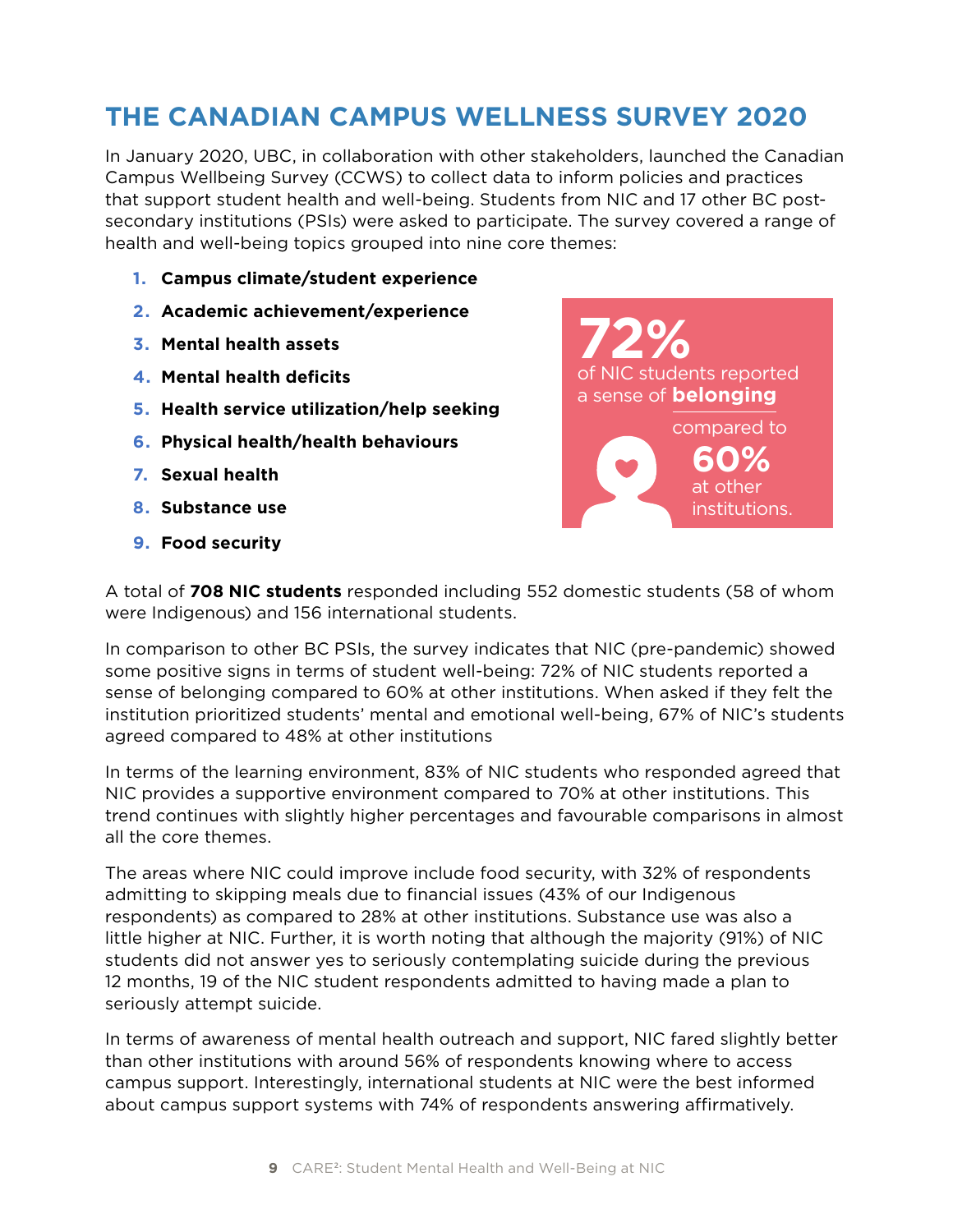## <span id="page-9-0"></span>**NIC EMPLOYEE AND STUDENT MENTAL HEALTH AND WELL-BEING**

The NIC CARE<sup>2</sup> Plan focuses primarily on the needs of our NIC student population, but we also recognize that our faculty, staff and administrators are often the first to identify and respond to students experiencing distress. Whether it is the Enrolment Services Representative, Educational Advisor, Indigenous Navigator, Elder or classroom instructor, each employee is integral in supporting the mental health and well-being of students and will frequently go above and beyond to support a student in need.

In order to nurture the health of our students, it is crucial that we also identify the ways we can better support the supporters — our employees. *[BUILD 2026](https://www.nic.bc.ca/pdf/build-2026.pdf)* identifies the importance of healthy employees and a safe, supportive workplace as a priority over the next five years.



 *Positive workplaces are cultivated. Care for our employees' physical and psychological health leads to a greater satisfaction, commitment and productivity. A healthy workplace promotes healthy lifestyles, safe physical environments, diverse and culturally safe and supportive work cultures and strong mental health for employees, and ultimately, the students we serve. We will instill health and wellness more intentionally into college structures and operations.*

*[BUILD 2026](https://www.nic.bc.ca/pdf/build-2026.pdf)*

## **FRAMEWORK**

The framework for this plan was adapted for the NIC context from the Canadian Mental Health Association Post-Secondary Framework: Guide to a Systemic Approach (2013). Our adapted framework focuses on the following five foundational components:

- **1. Institutional Leadership, Administration and Operations**
- **2. Teaching and Learning**
- **3. Mental Health Literacy, Resilience-building and Education**
- **4. Campus Life**
- **5. Student Support Services**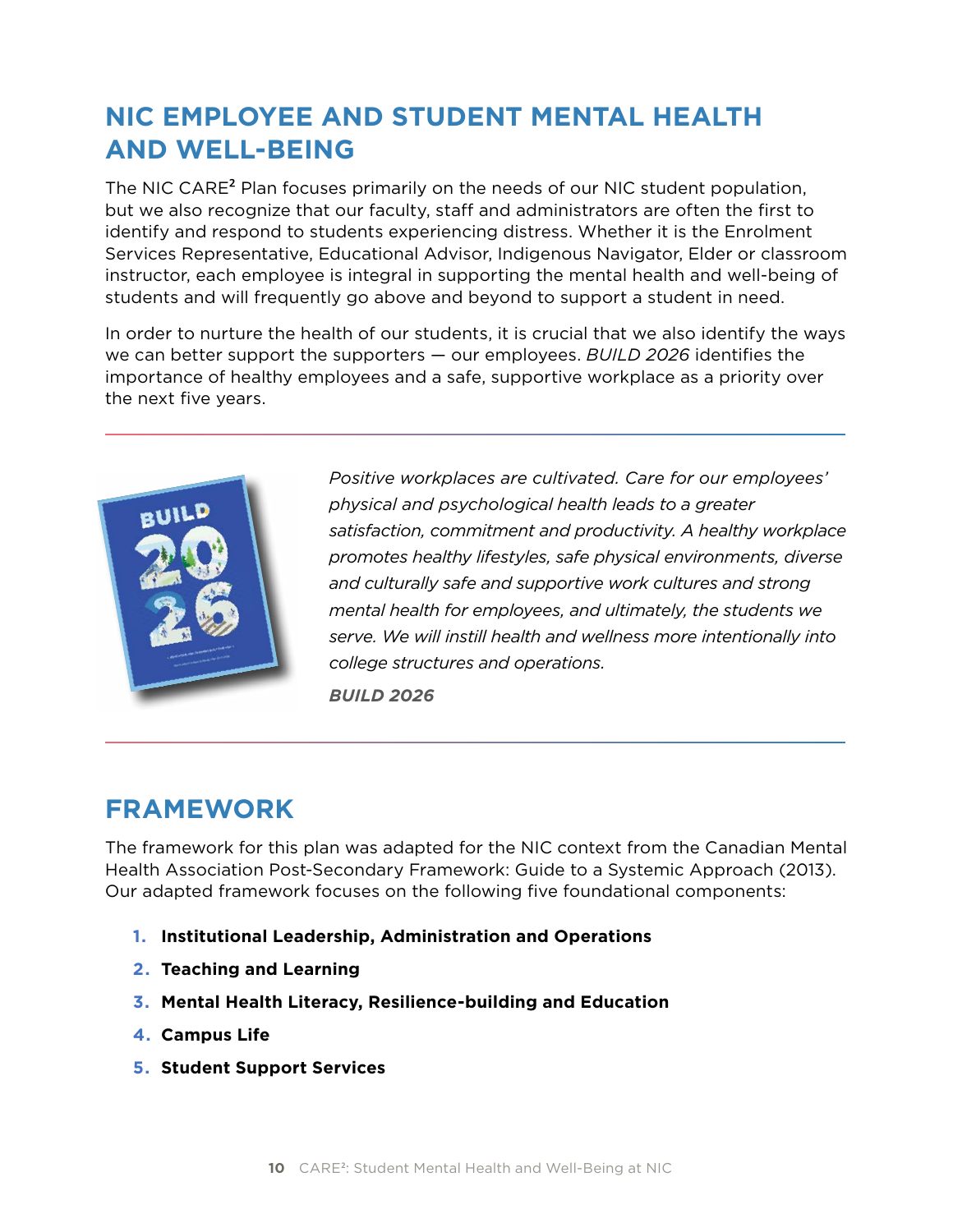<span id="page-10-0"></span>

#### The following principles underpin the **CARE² Plan**:

#### **CARE AND COMPASSION**

Care and compassion are central to this plan. Student supports, services, kindness and interpersonal connections influence academic and personal success.

#### **EDUCATION**

Education is at NIC's core. We believe that NIC has the opportunity and responsibility to provide learning opportunities both inside and outside the classroom, and to create supportive learning environments in which students can thrive.

#### **ENGAGEMENT/CONNECTION**

Social connection and engagement are fundamental human needs and contribute significantly to mental health and well-being.

#### **DIVERSITY, EQUITY AND INCLUSION**

Addressing diversity, equity and inclusion is essential to the health and well-being of our college community. This includes awareness and consideration of the historical, social and cultural factors that impact mental health and well-being.

#### **RESILIENCE AND CAPACITY-BUILDING**

In addition to providing supports for those in distress, developing resiliency, coping skills and the ability to self-advocate are all vital to on-going, life-long health and well-being.

*"Mental health includes… "The capacities of each and all of us to feel, think, and act in ways that enhance our ability to enjoy life and deal with the challenges we face. It is a positive sense of emotional and spiritual well-being that respects the importance of culture, equity, social justice, interconnectedness, and personal dignity."*

#### **GOVERNMENT OF CANADA, 2006**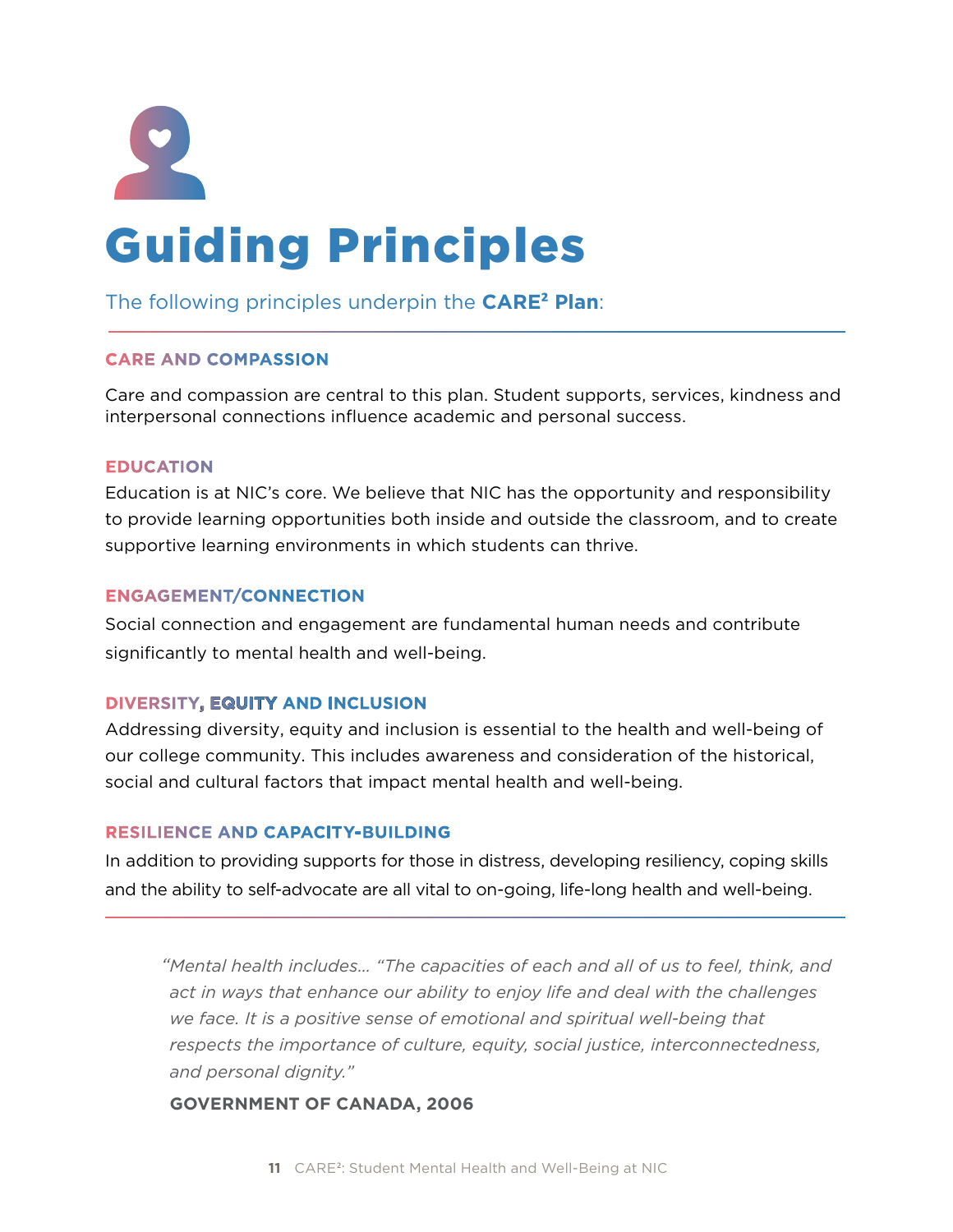<span id="page-11-0"></span>

# Our Goals

Health and well-being are identified as priorities in *[BUILD 2026](https://www.nic.bc.ca/pdf/build-2026.pdf)* and are also integral to *[Working Together](https://www.nic.bc.ca/pdf/nic-indigenization-plan.pdf)*: NIC's Indigenization Plan. The NIC CARE² Plan provides a framework to guide conversations and formalize our individual and collective commitment to the mental health and well-being of our college communities. The following goals are designed to support NIC departments and employees in applying a mental health and well-being lens to operations and planning processes.

## **1. INSTITUTIONAL LEADERSHIP, ADMINISTRATION AND OPERATIONS**

 NIC will incorporate mental health and well-being into all aspects of the institution and operations.

#### **CURRENT STRATEGIES INCLUDE:**

- 9 Launch of *[BUILD 2026](https://www.nic.bc.ca/pdf/build-2026.pdf)*, *[Widening our Doorways](https://www.nic.bc.ca/pdf/widening-our-doorways-2026.pdf)* (academic plan) and *[Working](https://www.nic.bc.ca/pdf/nic-indigenization-plan.pdf)  [Together](https://www.nic.bc.ca/pdf/nic-indigenization-plan.pdf)* (Indigenization Plan): 2021
- $\checkmark$  Adoption of the Okanagan Charter: May 2020
- $\checkmark$  Development of Student Housing Business Plan to provide affordable and sustainable housing in the Comox Valley.

- **1.** Establish area of responsibility for the CARE² Plan.
- **2.** Ensure appropriate funding and resources for mental health and well-being initiatives identified in the CARE<sup>2</sup> Plan.
- **3.** Identify where the goals of the CARE² Plan align with other NIC Plans including *[BUILD 2026](https://www.nic.bc.ca/pdf/build-2026.pdf)*, *[Working Together](https://www.nic.bc.ca/pdf/nic-indigenization-plan.pdf)*, the People Plan, the Internationalization Plan and develop opportunities for cross-departmental collaboration.
- **4.** Encourage departments to identify goals to support student mental health and well-being during annual strategic planning.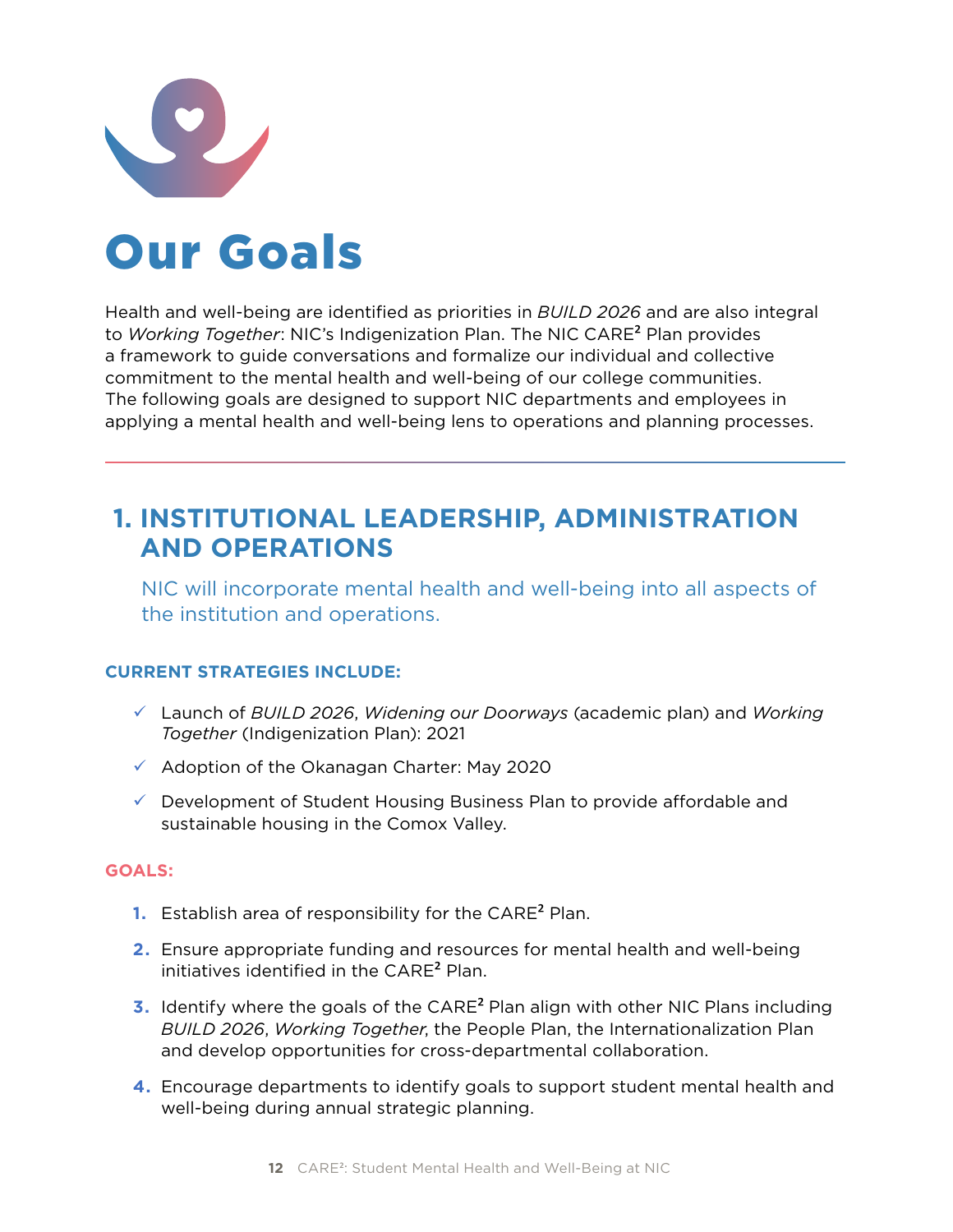

## **2. TEACHING AND LEARNING**

 NIC will develop and promote pedagogy, curriculum and academic processes that support mental health and well-being.

#### **CURRENT STRATEGIES INCLUDE:**

- $\checkmark$  The Centre for Teaching, Learning and Innovation (CTLI) supports for faculty and students: Webinars/workshops, Learn Anywhere (students) and Teach Anywhere (faculty) resources.
- $\checkmark$  Cultivating Compassion in the Classroom initiative: CTLI 2020
- $\checkmark$  Discussion paper: Faculty Feedback and Recommendations on 'The Role of Instructional Faculty in Supporting Student Mental Health': January 2019

- **1.** Provide support and training for faculty to recognize, respond and refer students experiencing academic or personal distress.
- **2.** Support the development of inclusive curriculum and pedagogical approaches which foster and highlight mental health and well-being.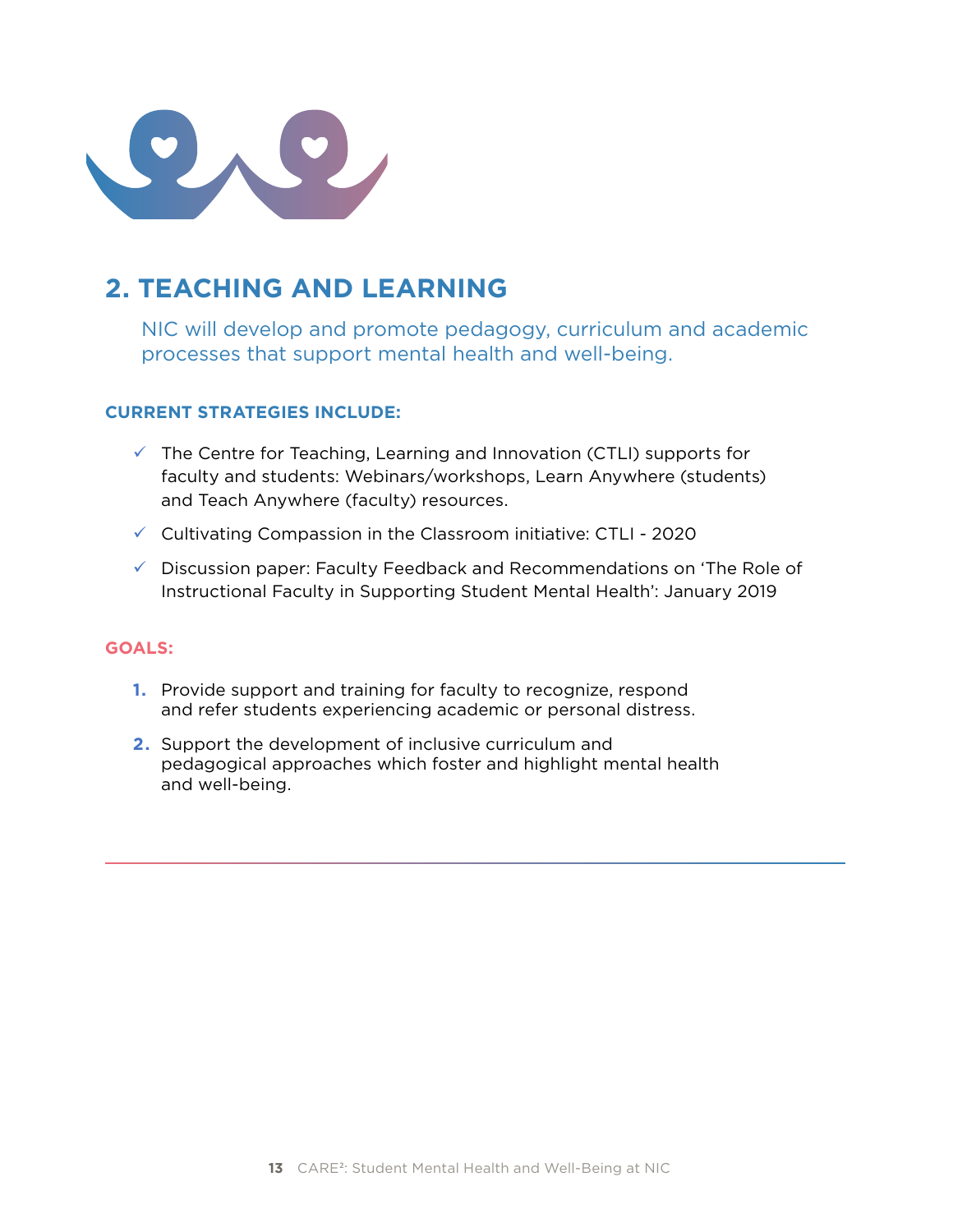

## **3. MENTAL HEALTH LITERACY, CAPACITY-BUILDING AND EDUCATION**

 NIC will reduce the stigma associated with mental health and mental illness, foster help-seeking behaviour and resilience and encourage healthy behaviours.

#### **CURRENT STRATEGIES INCLUDE:**

- $\checkmark$  The Red Folder: resources to support students in distress and crisis.
- $\checkmark$  Promotion of support services through multiple platforms (student newsletter, portal, website, and social media)
- $\checkmark$  Early Assist: an online system for the early identification and referral of students to appropriate supports.
- $\checkmark$  Staff, faculty and student workshops offered including Mental Health First Aid, Supporting Students in Distress, Starting a Conversation about Mental Health (student training) and Capacity to Connect.
- $\checkmark$  Events to destigmatize mental illness, promote literacy and normalize helpseeking behaviour: Bell Let's Talk, Thrive Week/Month, Mental Health and Healthy Relationships Week.

- **1.** Increase mental health training and support for student leaders, volunteers and student employees.
- **2.** Create awareness of and access to support services.
- **3.** Create opportunities to foster resilience and self-advocacy.
- **4.** Encourage and support healthy behaviours.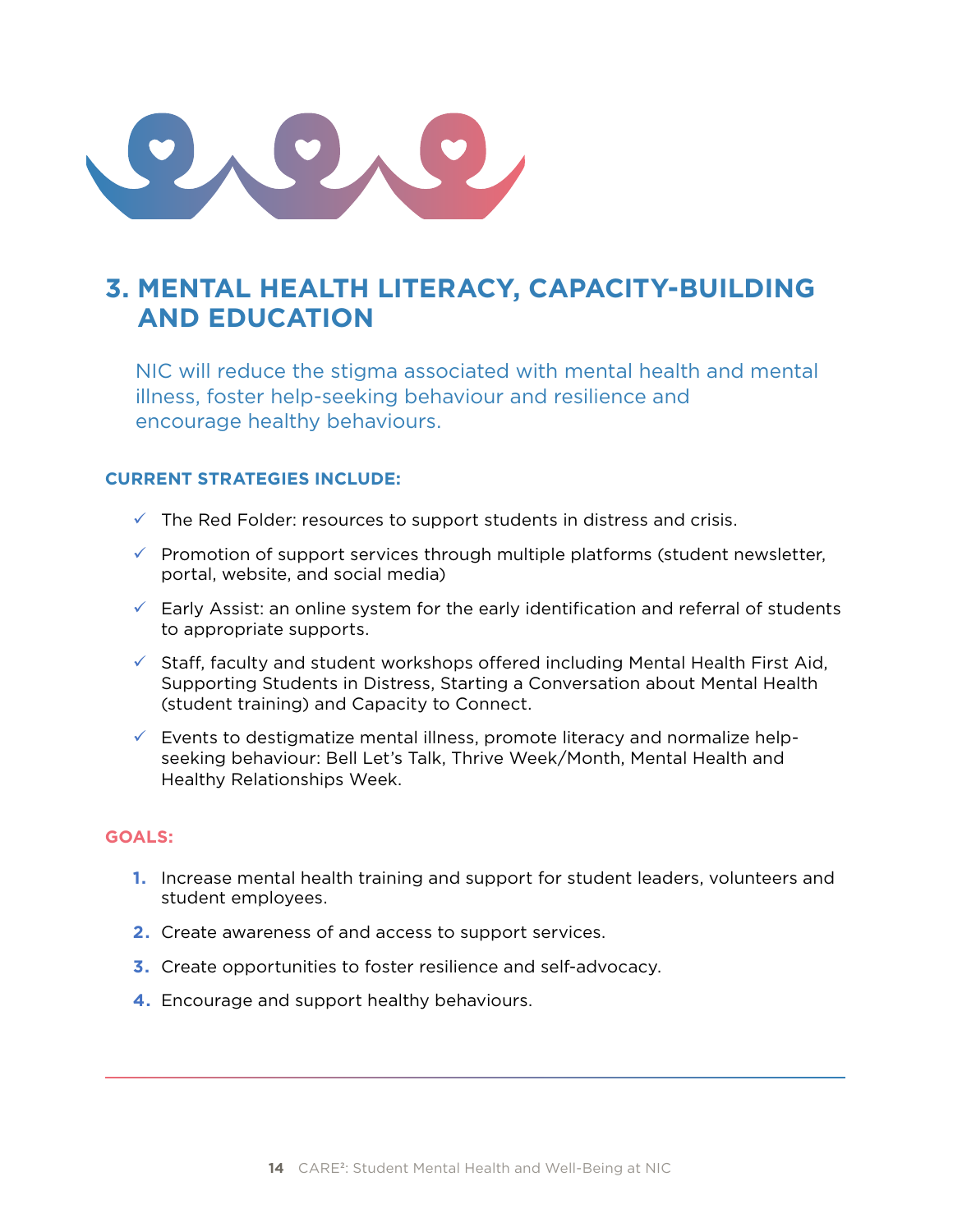## **4. CAMPUS LIFE**

 NIC will connect, engage and inform students through the development of inclusive, accessible and relevant initiatives and events.

#### **CURRENT STRATEGIES INCLUDE:**

- $\checkmark$  Campus Life Advisory Team: coordination of events and activities.
- $\checkmark$  North Island Students' Union (NISU) sponsored events: yoga and wellness classes (in-person and digital), breakfasts and end of year BBQ.
- $\checkmark$  Events: Brave Space conversations, Thrive, Mental Health and Healthy Relationship Weeks, Social Media campaigns (iamNICe, Moosehide, Orange Shirt Day, Bell Let's Talk, Sexualized Violence Prevention and Response campaigns etc.).
- $\checkmark$  Enhanced virtual and in-person student Orientation/Transition Program.
- $\checkmark$  Gathering spaces for both Indigenous and non-Indigenous students to engage in Indigenous learning.

- **1.** Create opportunities for students to connect with each other and with other members of the college community.
- **2.** Foster opportunities for student leadership and agency.
- **3.** Ensure student life initiatives and events reflect the diversity of our student population and are inclusive, relevant and accessible.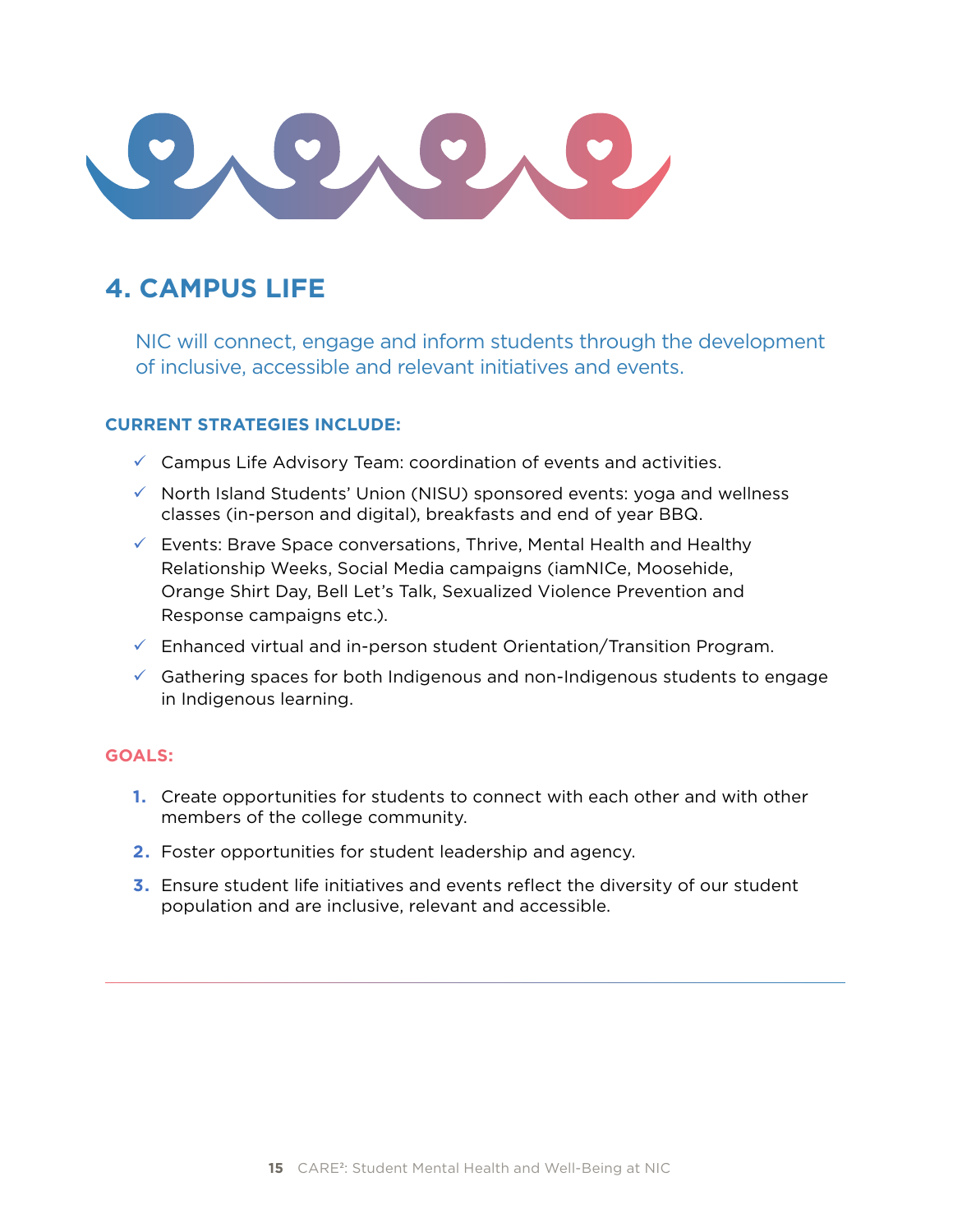## **5. STUDENT SUPPORT SERVICES**

 NIC will provide accessible, inclusive and effective mental health and well-being supports.

#### **CURRENT STRATEGIES INCLUDE:**

- $\checkmark$  Student supports including Elders, Advisors, Indigenous Navigators, Counselling, DALS, Financial Aid, Student Outreach, Student Case Management, Library and Learning Commons, Early Assist, Student Life.
- $\checkmark$  Emergency funding.
- $\checkmark$  NISU: advocacy, health/dental, free menstrual products and food bank.
- $\checkmark$  Bursaries and scholarships.

- **1.** Increase awareness of available support services at NIC and within the community.
- **2.** Normalize help-seeking behaviour.
- **3.** Develop relationships with community and other support services/networks.
- **4.** Provide culturally appropriate supports.
- **5.** Increase student resilience and coping skills.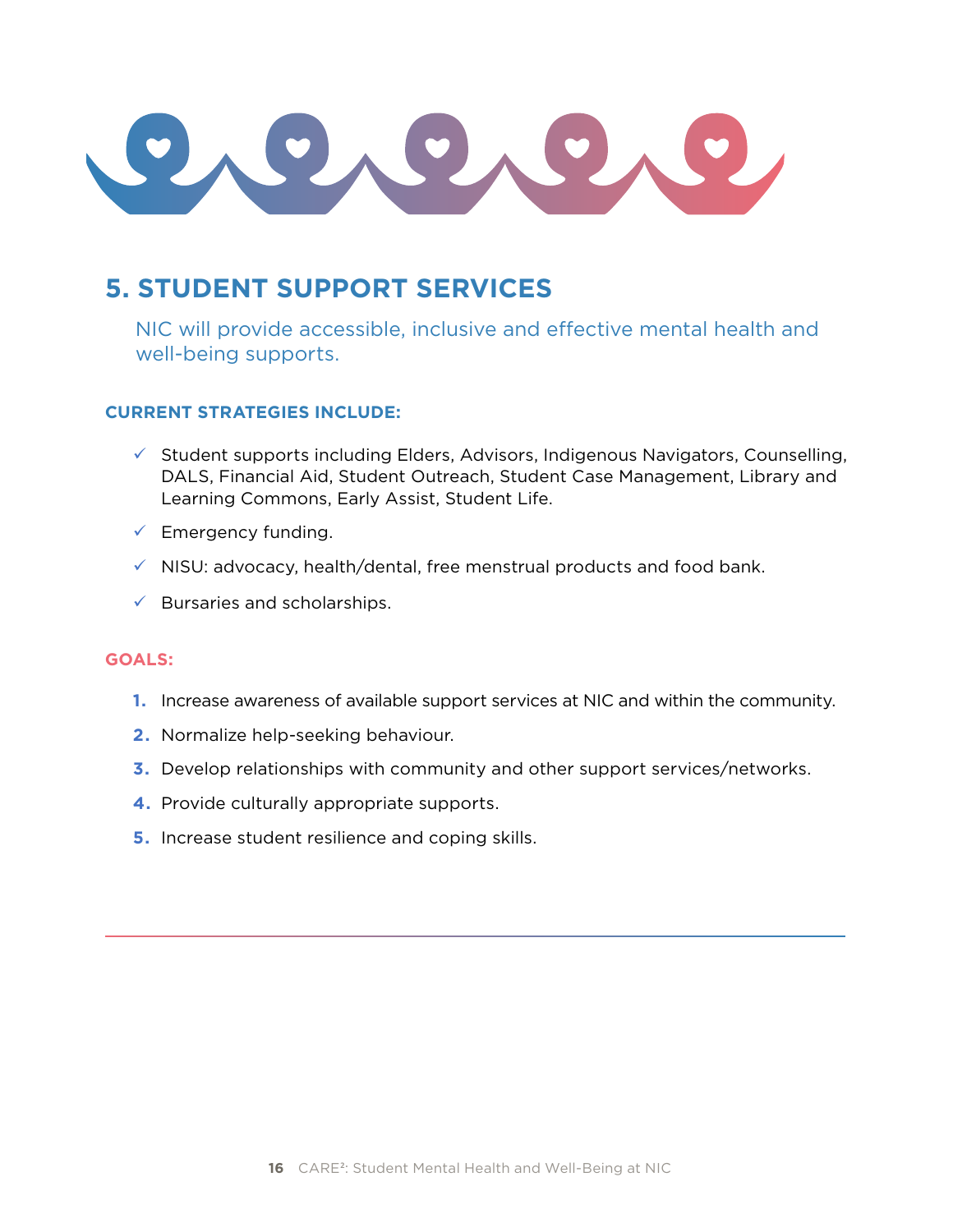## <span id="page-16-0"></span>**EVALUATION AND REPORTING OF OUTCOMES**

 $CARE<sup>2</sup>$  is expected to be a dynamic plan which will evolve in relation to the "fastchanging educational, economic and social landscape" (*BUILD 2026*). As we have noted, mental health and well-being are impacted by a range of factors, and it is vital that we include a process to evaluate outcomes, celebrate successes and identify mat he mention a process to cranatic catedrice, ceremote cacesceed and racinary<br>new priorities that may arise. The CARE<sup>2</sup> Plan includes high-level outcomes and measurables which align with the goals of *BUILD 2026*.  $\tau$ E $\,$  Pidit includes high-level outcomes and blan which will evolve in<br>social landscape" (BUI

#### **3.1 STUDENT WELL-BEING**

#### **Outcome:**

*Increased student well-being*

#### **3.1 STUDENT WELL-BEING**

Health and wellness begins with knowing students as individuals, treating each student fairly and equitably, and celebrating and learning from their diversity. **We will embed student well-being into programming to improve accessibility and build connections between students as they balance their responsibilities.**

**Outcome: Increased student-well-being**

| <b>MEASURABLE(S)</b>                                                         | <b>CURRENT STATE</b>                                                   | <b>YEAR 5 TARGET(S)</b> | <b>INITIATIVE(S)</b>                   |
|------------------------------------------------------------------------------|------------------------------------------------------------------------|-------------------------|----------------------------------------|
| Canadian Campus<br>Wellbeing Survey<br>- overall mental<br>well-being        | 81% (average or<br>high mental well-<br>being, indexed<br>score, 2020) | Maintain or increase    | Supporting<br>Students Strategy        |
| Student Service<br>Customer<br>Satisfaction Survey<br>- overall satisfaction | 90% satisfied in<br>services (2019/20)                                 | Maintain or increase    | Supporting<br><b>Students Strategy</b> |

#### hont. environments for **3.2 STUDENT SUPPORT AND PERSISTENCE**

**Outcome:**

18 • BUILD 2026 *Retain students with proactive support strategies* 

*(BUILD 2026)*

#### **3.2 STUDENT SUPPORT AND PERSISTENCE**

NIC students are never alone on their educational path. While each student's situation is unique, financial stress, lack of child care, the wrong learning path, under-developed study skills, learning struggles, inter-personal conflict, and feeling a lack of belonging can all factor into their ability to reach their educational goals. **We will seamlessly integrate in-class and out-of-class experiences to support students in completing their studies.**

#### **Outcome: Retain students with proactive support strategies**

| <b>MEASURABLE(S)</b>                                                                      | <b>CURRENT STATE</b>    | <b>YEAR 5 TARGET(S)</b> | <b>INITIATIVE(S)</b>                                                                                          |
|-------------------------------------------------------------------------------------------|-------------------------|-------------------------|---------------------------------------------------------------------------------------------------------------|
| % first-year student<br>retention (fall to fall)                                          | 47% (2020 Fall<br>Term) | Increase                | Widening Our<br>Doorways Academic<br>Plan                                                                     |
| \$ scholarships,<br>bursaries, awards,<br>and emergency<br>funds disbursed to<br>students | Establish<br>benchmark  | Maintain or increase    | Supporting<br><b>Students Strategy</b>                                                                        |
| # of child care<br>spaces and early<br>childhood care and<br>education program<br>seats   | Establish<br>benchmark  | Increase                | Working with<br>community partners<br>to increase child<br>care seats and<br>programming<br>across the region |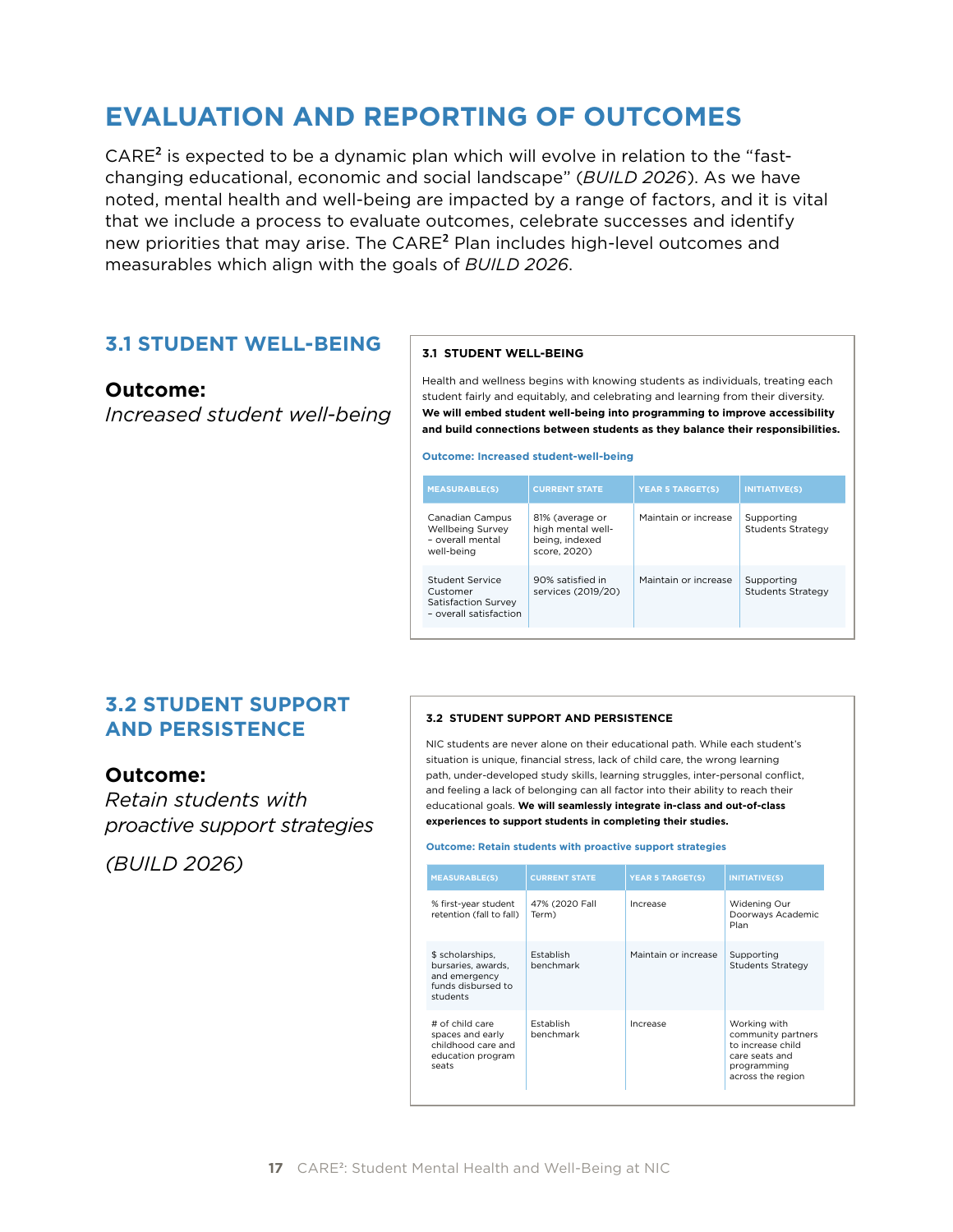## <span id="page-17-0"></span>**REFERENCES**

7th International Conference on Health Promoting Universities & Colleges. (2015). *Okanagan charter: An international charter for health promoting universities & colleges*. <https://doi.org/10.14288/1.0132754>

Camosun College. (2015). *Student mental health and well-being strategy: 2016-2020*. [https://legacy.camosun.ca/about/](https://legacy.camosun.ca/about/mental-health/documents/MentalHealthStrategyBooklet.pdf) [mental-health/documents/MentalHealthStrategyBooklet.pdf](https://legacy.camosun.ca/about/mental-health/documents/MentalHealthStrategyBooklet.pdf)

Canadian Association of College and University Student Services & Canadian Mental Health Association. (2013). Post-secondary student mental health: Guide to a systemic approach. [https://healthycampuses.ca/wp-content/up](https://healthycampuses.ca/wp-content/uploads/2014/09/The-National-Guide.pdf)[loads/2014/09/The-National-Guide.pdf](https://healthycampuses.ca/wp-content/uploads/2014/09/The-National-Guide.pdf)

Canadian Mental Health Association, British Columbia Division. (2020). *Warning signs: More Canadians thinking about suicide during pandemic*.<https://cmha.bc.ca/news/more-canadians-thinking-about-suicide-during-pandemic/>

Feingold, D., Brill, S., Goor-Aryeh, I., Delayahu, Y., & Lev-Ran, S. (2018). The association between severity of depression and prescription opioid misuse among chronic pain patients with and without anxiety: A cross-sectional study. *Journal of Affective Disorders, 235*, 293-302.<https://doi.org/10.1016/j.jad.2018.04.058>

Government of Canada. (2006). *The human face of mental health and mental illness in Canada* (Catalogue No. HP5- 19/2006E)*.* Minister of Public Works and Government Services Canada. [https://www.phac-aspc.gc.ca/publicat/hu](https://www.phac-aspc.gc.ca/publicat/human-humain06/pdf/human_face_e.pdf)[man-humain06/pdf/human\\_face\\_e.pdf](https://www.phac-aspc.gc.ca/publicat/human-humain06/pdf/human_face_e.pdf)

Gundu, S. & Kaisla, J. (2016, February). *Workplace mental health in Canada: Findings from a Pan-Canadian survey.* Canadian Mental Health Association. [https://cmha.ca/wp-content/uploads/2016/02/Workplace-Mental-Health-in-Can](https://cmha.ca/wp-content/uploads/2016/02/Workplace-Mental-Health-in-Canada_CMHA_Feb2016-1.pdf)[ada\\_CMHA\\_Feb2016-1.pdf](https://cmha.ca/wp-content/uploads/2016/02/Workplace-Mental-Health-in-Canada_CMHA_Feb2016-1.pdf)

Hammond, Wayne and Zimmerman, Rob (2012). *A Strengths-Based Perspective.* Retrieved from https://shed-thelight. webs.com/documents/RSL\_STRENGTH\_BASED\_PERSPECTIVE.pdf

Jed Foundation Campus MHAP and EDC, Inc. (2011). *A guide to campus mental health action planning.* [www.jedfounda](http://www.jedfoundation.org/CampusMHAP_Web_final.pdf)[tion.org/CampusMHAP\\_Web\\_final.pdf](http://www.jedfoundation.org/CampusMHAP_Web_final.pdf)

King's Western University. *King's University College campus mental health plan*. [https://bp-net.ca/wp-content/up](https://bp-net.ca/wp-content/uploads/2019/04/KingsWestern_Campus-Mental-HealthPlan.pdf)[loads/2019/04/KingsWestern\\_Campus-Mental-HealthPlan.pdf](https://bp-net.ca/wp-content/uploads/2019/04/KingsWestern_Campus-Mental-HealthPlan.pdf)

Lakehead University. (2021, January). *Our trail to wellness: Lakehead University wellness strategy*. [https://www.lakehe](https://www.lakeheadu.ca/sites/default/files/uploads/63/PDFs/LU%20Wellness%20Strategy%202020-2015%20WEB.pdf)[adu.ca/sites/default/files/uploads/63/PDFs/LU%20Wellness%20Strategy%202020-2015%20WEB.pdf](https://www.lakeheadu.ca/sites/default/files/uploads/63/PDFs/LU%20Wellness%20Strategy%202020-2015%20WEB.pdf)

Langara College. (2019). *A frame of mind: Mental health framework 2018-2021.* [https://bp-net.ca/wp-content/up](https://bp-net.ca/wp-content/uploads/2019/06/Langara_Mental-Health-Framework_2018-2021.pdf)[loads/2019/06/Langara\\_Mental-Health-Framework\\_2018-2021.pdf](https://bp-net.ca/wp-content/uploads/2019/06/Langara_Mental-Health-Framework_2018-2021.pdf)

MacKean, G. (2011). *Mental health and wellbeing in post-secondary education settings: A literature and environmental scan to support planning and action in Canada.* Canadian Association of Colleges

Mental Health Commission of Canada (2009). *Toward recovery & wellbeing: A framework for a mental health strategy for Canada.* <http://www.mentalhealthcommission.ca/English/document/241/toward-recovery-and-well-being>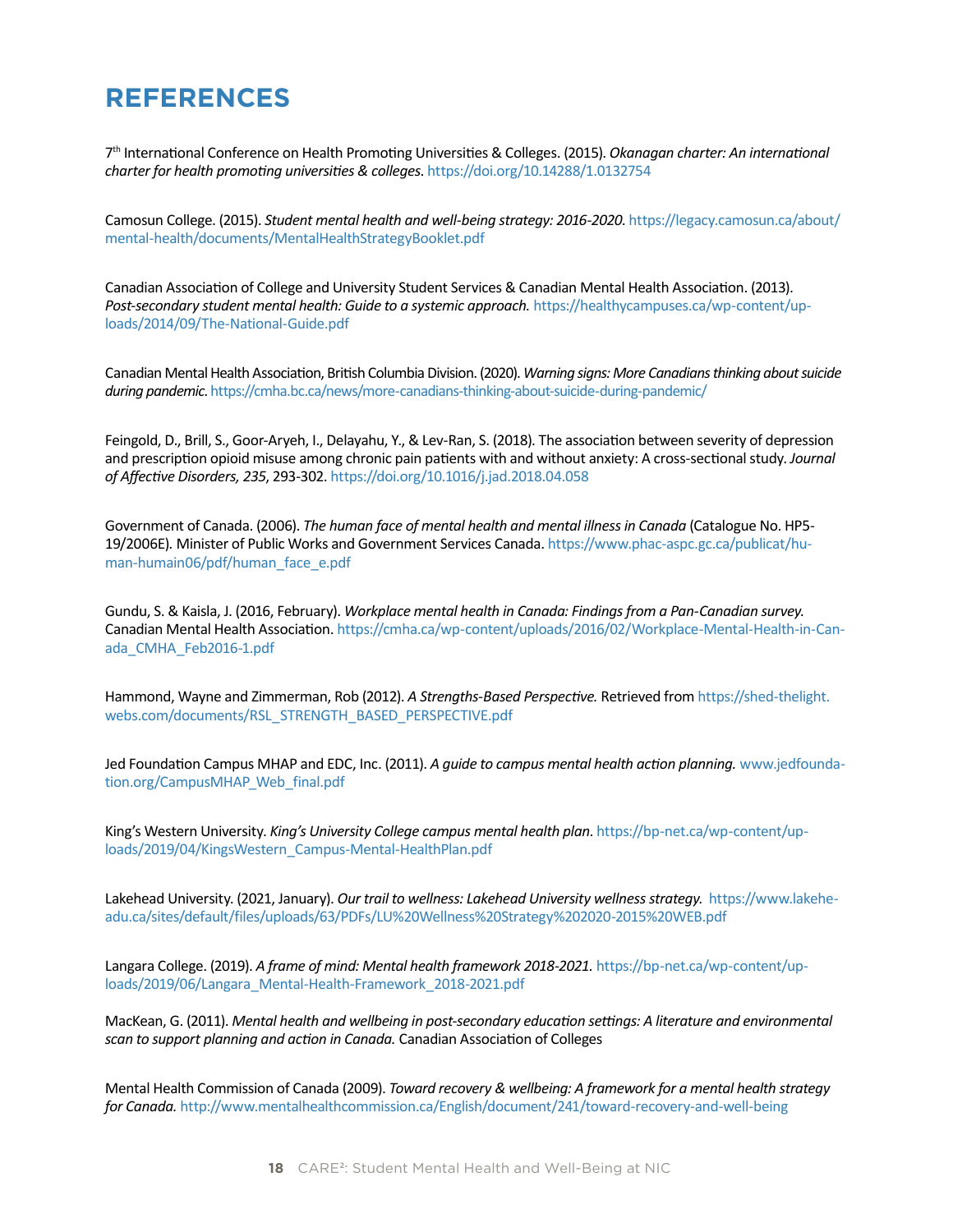Mental Health Commission of Canada. (2019). *A practical toolkit to help employers build an inclusive workforce.* [https://www.](https://www.mentalhealthcommission.ca/sites/default/files/2019-01/aspiring_workforce_toolkit_2019_eng.pdf) [mentalhealthcommission.ca/sites/default/files/2019-01/aspiring\\_workforce\\_toolkit\\_2019\\_eng.pdf](https://www.mentalhealthcommission.ca/sites/default/files/2019-01/aspiring_workforce_toolkit_2019_eng.pdf)

Mental Health Commission of Canada. (2020, July). *National standard for mental health and well-being for post-secondary students*.<https://www.mentalhealthcommission.ca/English/studentstandard>

NIRSA: Leaders in Collegiate Recreation, NASPA: Student Affairs Administration in Higher Education, & American College Health Association. (2020, November). *Inter-association definition of well-being*. [https://nirsa.net/nirsa/wp-con](https://nirsa.net/nirsa/wp-content/uploads/inter-assocation-well-being-definition-2011b.pdf)[tent/uploads/inter-assocation-well-being-definition-2011b.pdf](https://nirsa.net/nirsa/wp-content/uploads/inter-assocation-well-being-definition-2011b.pdf)

North Island College. (2020, October). *[Widening our Doorways](https://www.nic.bc.ca/pdf/widening-our-doorways-2026.pdf)*: COVID-19 & a 10-point plan to reset, reshape & renew learning at NIC. [https://wideningourdoorways.opened.ca/wp-content/uploads/sites/1929/2020/09/Widen](https://wideningourdoorways.opened.ca/wp-content/uploads/sites/1929/2020/09/Widening-Our-Doorways.LaunchV2.pdf)[ing-Our-Doorways.LaunchV2.pdf](https://wideningourdoorways.opened.ca/wp-content/uploads/sites/1929/2020/09/Widening-Our-Doorways.LaunchV2.pdf)

North Island College. (2021, April). *Build 2026 Draft Plan*.<https://www.engage.nic.bc.ca/build-2026>

Silverman, D., Underhile, R., & Keeling, R. (2008). Student health reconsidered: A radical proposal for thinking differently about health-related programs and services for students. *Student Health Spectrum,* 4-11.

Simon Fraser University Health & Counselling. (2020). *Creating conditions for well-being in learning environments*. [https://www.sfu.ca/content/dam/sfu/healthycampuscommunity/PDF/WLE/Creating%20Conditions%20for%20Well-be](https://www.sfu.ca/content/dam/sfu/healthycampuscommunity/PDF/WLE/Creating%20Conditions%20for%20Well-being%20in%20Learning%20Environments.pdf)[ing%20in%20Learning%20Environments.pdf](https://www.sfu.ca/content/dam/sfu/healthycampuscommunity/PDF/WLE/Creating%20Conditions%20for%20Well-being%20in%20Learning%20Environments.pdf)

Standards Council of Canada. (2013). *Psychological health and safety in the workplace: Prevention, promotion, and guidance to staged implementation* (CAN/CSA-Z1003-13/BNQ 9700-803/2013). CSA Group & Bureau de Normalization du Quebec.<https://www.csagroup.org/store-resources/documents/codes-and-standards/2421865.pdf>

University of British Columbia. (2019). *Wellbeing strategic framework*. [https://wellbeing.ubc.ca/sites/wellbeing.ubc.ca/](https://wellbeing.ubc.ca/sites/wellbeing.ubc.ca/files/u9/wellbeing_strategic_framework_FIN%20AL_0.pdf) [files/u9/wellbeing\\_strategic\\_framework\\_FIN AL\\_0.pdf](https://wellbeing.ubc.ca/sites/wellbeing.ubc.ca/files/u9/wellbeing_strategic_framework_FIN%20AL_0.pdf)

University of British Columbia. (n.d.). *Wellbeing strategic framework.* <https://wellbeing.ubc.ca/framework>

University of Waterloo*.* (2018, February 16). *President's Advisory Committee on student mental health (PAC-SMH): Final report.* [https://bp-net.ca/wp-content/uploads/2019/04/Waterloo\\_Student-Mental-Health-Final-Report-2018.pdf](https://bp-net.ca/wp-content/uploads/2019/04/Waterloo_Student-Mental-Health-Final-Report-2018.pdf)

University of Windsor. (n.d.). *Student mental health strategy.* [https://bp-net.ca/wp-content/uploads/2019/04/Wind](https://bp-net.ca/wp-content/uploads/2019/04/Windsor_Student-Mental-Health-Strategy.pdf)[sor\\_Student-Mental-Health-Strategy.pdf](https://bp-net.ca/wp-content/uploads/2019/04/Windsor_Student-Mental-Health-Strategy.pdf)

Western University of Canada. (2018, March 8). *Western's student mental health and wellness strategic plan.* https://studentexperience.uwo.ca/student\_experience/strategic\_planning/mental\_health\_strategic\_plan/MH [Stratplan\\_DRAFT.pdf](https://studentexperience.uwo.ca/student_experience/strategic_planning/mental_health_strategic_plan/MH_Stratplan_DRAFT.pdf)